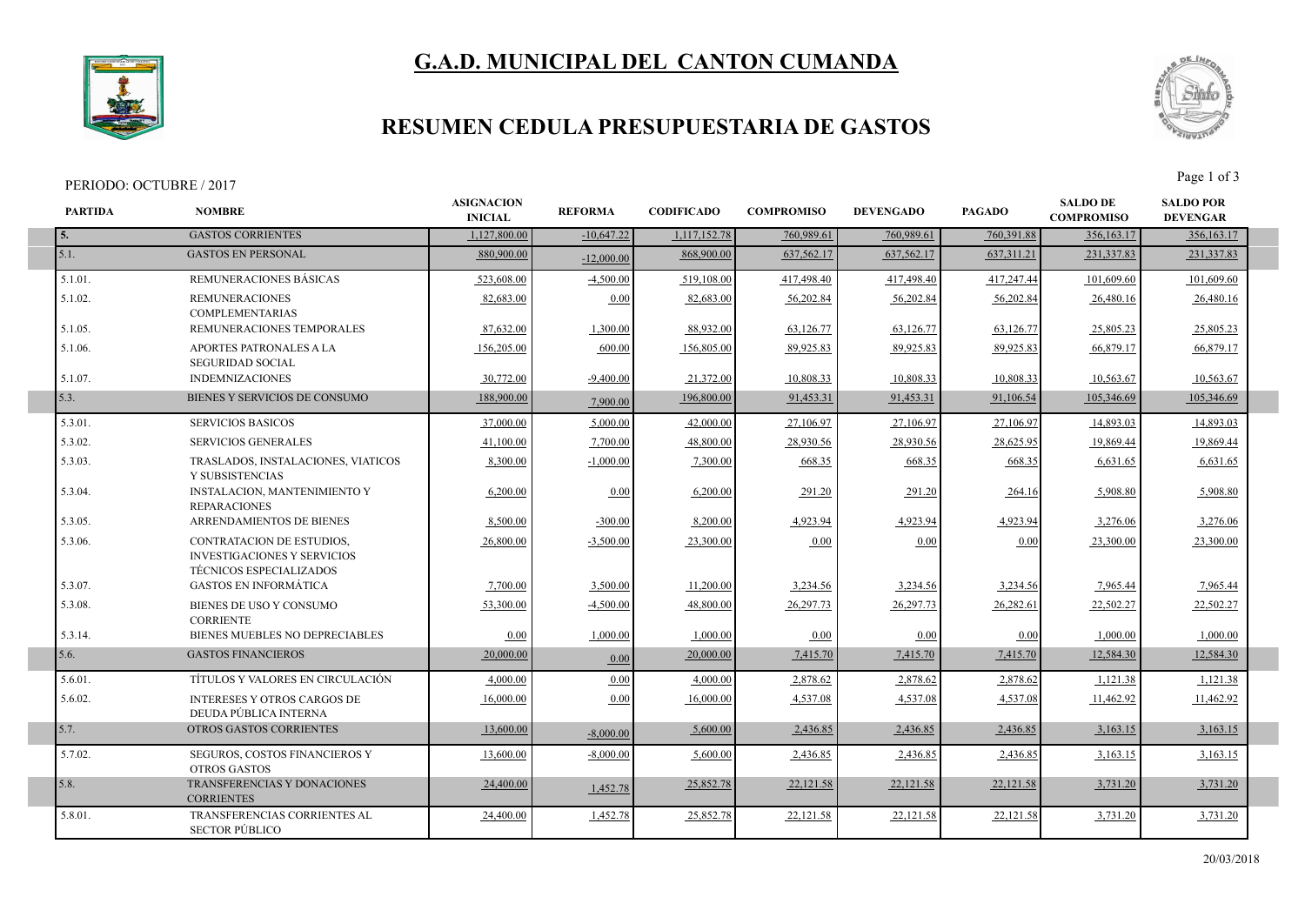# **G.A.D. MUNICIPAL DEL CANTON CUMANDA**



I

I

I

### **RESUMEN CEDULA PRESUPUESTARIA DE GASTOS**

#### PERIODO: OCTUBRE / 2017



| <b>PARTIDA</b> | <b>NOMBRE</b>                                                 | <b>ASIGNACION</b><br><b>INICIAL</b> | <b>REFORMA</b> | <b>CODIFICADO</b> | <b>COMPROMISO</b> | <b>DEVENGADO</b> | <b>PAGADO</b> | <b>SALDO DE</b><br><b>COMPROMISO</b> | <b>SALDO POR</b><br><b>DEVENGAR</b> |
|----------------|---------------------------------------------------------------|-------------------------------------|----------------|-------------------|-------------------|------------------|---------------|--------------------------------------|-------------------------------------|
| 7.             | <b>GASTOS DE INVERSIÓN</b>                                    | 3,398,099.93                        | 64,523.71      | 3,462,623.64      | 1,597,296.53      | 1,597,296.53     | 1,594,035.79  | 1,865,327.11                         | 1,865,327.11                        |
| 7.1.           | <b>GASTOS EN PERSONAL PARA INVERSIÓN</b>                      | 619,219.00                          | $-23,400,00$   | 595,819.00        | 448.686.31        | 448,686.31       | 448,679.70    | 147,132.69                           | 147,132.69                          |
| 7.1.01.        | REMUNERACIONES BÁSICAS                                        | 311,055.00                          | 24,600.00      | 335,655.00        | 269,461.40        | 269,461.40       | 269,454.79    | 66,193.60                            | 66,193.60                           |
| 7.1.02.        | <b>REMUNERACIONES</b><br><b>COMPLEMENTARIAS</b>               | 63,516.00                           | 0.00           | 63,516.00         | 44,968.38         | 44,968.38        | 44,968.38     | 18,547.62                            | 18,547.62                           |
| 7.1.05.        | REMUNERACIONES TEMPORALES                                     | 96,504.00                           | 0.00           | 96,504.00         | 69,458.75         | 69,458.75        | 69,458.75     | 27,045.25                            | 27,045.25                           |
| 7.1.06.        | APORTES PATRONALES A LA<br><b>SEGURIDAD SOCIAL</b>            | 116,507.00                          | $-24,000.00$   | 92,507.00         | 64,797.78         | 64,797.78        | 64,797.78     | 27,709.22                            | 27,709.22                           |
| 7.1.07.        | <b>INDEMNIZACIONES</b>                                        | 31,637.00                           | $-24,000.00$   | 7,637.00          | 0.00              | 0.00             | 0.00          | 7.637.00                             | 7.637.00                            |
| 7.3.           | BIENES Y SERVICIOS PARA INVERSIÓN                             | 848,018.04                          | 48,323.71      | 896, 341. 75      | 471,040.63        | 471,040.63       | 468,554.78    | 425,301.12                           | 425,301.12                          |
| 7.3.02.        | <b>SERVICIOS GENERALES</b>                                    | 58,000.00                           | 5,700.00       | 63,700.00         | 26,193.14         | 26,193.14        | 25,912.63     | 37.506.86                            | 37.506.86                           |
| 7.3.03.        | TRASLADOS, INSTALACIONES<br>VIÁTICOS Y SUBSISTENCIAS          | 4.600.00                            | $-900.00$      | 3,700.00          | 503.73            | 503.73           | 503.73        | 3,196.27                             | 3,196.27                            |
| 7.3.04.        | <b>INSTALACIONES, MANTENIMIENTOS Y</b><br><b>REPARACIONES</b> | 96,644.00                           | 15,300.00      | 111,944.00        | 35,054.75         | 35,054.75        | 35,038.28     | 76,889.25                            | 76,889.25                           |
| 7.3.05.        | ARRENDAMIENTO DE BIENES                                       | 27,000.00                           | 7,000.00       | 34,000.00         | 28,826.72         | 28,826.72        | 28,826.72     | 5,173.28                             | 5,173.28                            |
| 7.3.06.        | <b>CONTRATACIONES DE ESTUDIOS E</b><br><b>INVESTIGACIONES</b> | 47,000.00                           | $-31,750.00$   | 15,250.00         | 4,139.19          | 4,139.19         | 4,139.19      | 11,110.81                            | 11,110.81                           |
| 7.3.07.        | <b>GASTOS EN INFORMÁTICA</b>                                  | 2,500.00                            | 0.00           | 2,500.00          | 504.00            | 504.00           | 504.00        | 1,996.00                             | 1,996.00                            |
| 7.3.08.        | BIENES DE USO Y CONSUMO DE<br><b>INVERSIÓN</b>                | 603,274.04                          | 49,973.71      | 653,247.75        | 368,325.97        | 368,325.97       | 366,137.10    | 284,921.78                           | 284,921.78                          |
| 7.3.14.        | BIENES MUEBLES NO DEPRECIABLES                                | 9.000.00                            | 3.000.00       | 12,000.00         | 7,493.13          | 7,493.13         | 7,493.13      | 4,506.87                             | 4,506.87                            |
| 7.5.           | <b>OBRAS PÚBLICAS</b>                                         | 1,619,901.89                        | 9,000.00       | 1,628,901.89      | 494,251.93        | 494.251.93       | 494,242,43    | 1.134.649.96                         | 1.134.649.96                        |
| 7.5.01.        | OBRAS DE INFRAESTRUCTURA                                      | 1,599,509.89                        | 5,000.00       | 1,604,509.89      | 493,813.55        | 493,813.55       | 493,804.05    | 1,110,696.34                         | 1,110,696.34                        |
| 7.5.04.        | OBRAS EN LÍNEAS, REDES E<br><b>INSTALACIONES ELÉCTRICAS</b>   | 10,392.00                           | 12,000.00      | 22,392.00         | 438.38            | 438.38           | 438.38        | 21,953.62                            | 21,953.62                           |
| 7.5.99.        | ASIGNACIONES A DISTRIBUIR                                     | 10,000.00                           | $-8,000.00$    | 2,000.00          | 0.00              | 0.00             | 0.00          | 2,000.00                             | 2,000.00                            |
| 7.7.           | OTROS GASTOS DE INVERSIÓN                                     | 13,000.00                           | 30,600.00      | 43,600.00         | 22,823.06         | 22,823.06        | 22,064.28     | 20,776.94                            | 20,776.94                           |
| 7.7.01.        | IMPUESTOS TASAS Y CONTRIBUCIONES                              | 0.00                                | 900.00         | 900.00            | 180.00            | 180.00           | 180.00        | 720.00                               | 720.00                              |
| 7.7.02.        | SEGUROS, COSTOS FINANCIEROS Y<br><b>OTROS GASTOS</b>          | 13,000.00                           | 29,700.00      | 42,700.00         | 22,643.06         | 22,643.06        | 21,884.28     | 20,056.94                            | 20,056.94                           |
| 7.8.           | TRANSFERENCIAS Y DONACIONES PARA<br><b>INVERSIÓN</b>          | 297,961.00                          | 0.00           | 297,961.00        | 160,494.60        | 160,494.60       | 160,494.60    | 137,466.40                           | 137,466.40                          |
|                |                                                               |                                     |                |                   |                   |                  |               |                                      |                                     |